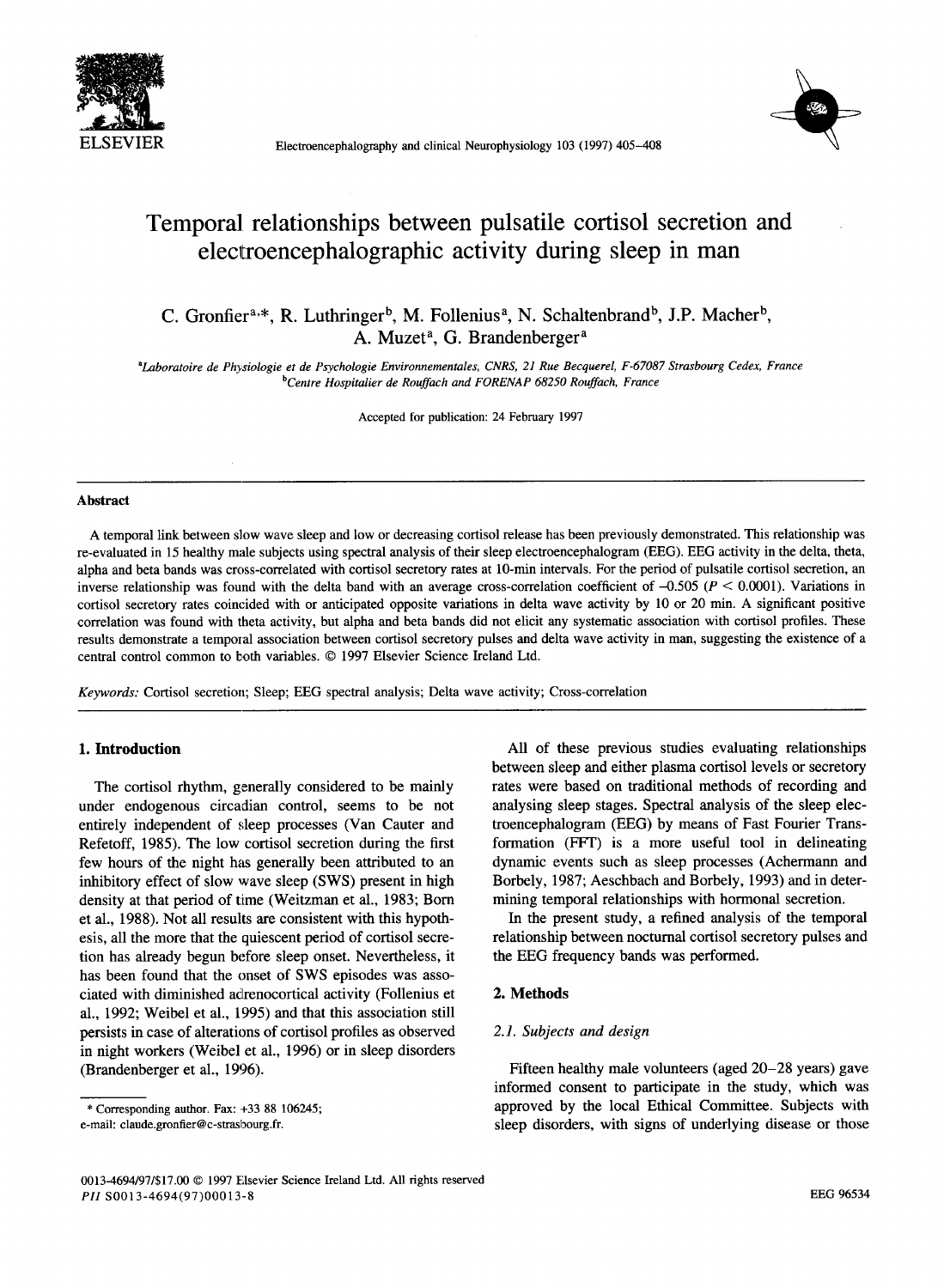taking medication were excluded from the study. The experiments were performed in soundproof rooms. The subjects underwent habituation for one night-session prior to the study, to become adjusted to the experimental conditions. Lights were switched off at 23:00 h and the subjects were awakened at 07:00 h. Blood sampling and sleep recordings were carried out during this period.

## *2.2. Blood sampling and plasma measurements*

Four hours before the beginning of the recordings, a catheter was inserted under local anaesthesia into an antecubital vein. Blood was sampled continuously using a peristaltic pump and collected in EDTA- $K_2$  tubes in an adjoining room over 10-min periods. The samples were immediately centrifuged at 4°C and the plasma was stored at  $-25^{\circ}$ C until assay. Plasma cortisol was measured by radioimmunoassay using commercial assay kits (Ciba Coming Diagnostics S.A., Cergy-Pontoise, France). The detection limit was 2 ng/ml. The intra-assay coefficient of variation for the duplicate samples was 4% above 60 ng/ ml and 10% for levels below 60 ng/ml. All samples taken from a given subject were analysed in the same assay.

## *2.3. Sleep analysis*

Sleep recordings were performed using two EEG derivations (C3-A2 and C4-A1), one chin electromyographic derivation and one horizontal electro-oculographic derivation (upper canthus of one eye versus lower canthus of the other eye).

For all-night spectral analysis, the EEG signal was converted from analogue to digital with a sampling frequency of 128 Hz and stored on a computer hard disk. Subsequently, spectra were computed for consecutive 2-s periods using an FFT-algorithm (Cooley and Tuckey, 1965). The values for 15 consecutive 2-s periods were averaged to yield power density values for 30-s periods. The spectral parameter studied was relative power (% of the global EEG band  $(0.5-35 \text{ Hz})$  for the delta  $(0.5-3.5 \text{ Hz})$ , theta  $(4-7.5 \text{ Hz})$ , alpha  $(8-12.5 \text{ Hz})$  and beta  $(13-35 \text{ Hz})$  bands.

## *2.4. Data analysis*

The secretory rate of cortisol during each 10-min interval was derived from the corresponding plasma level using deconvolution analysis based on a two-compartment model for distribution and degradation. The same halflives of hormone elimination were used for all subjects (Kerrigan et al., 1993). A detailed description of the procedure has been given previously (Weibel et al., 1995). The statistical error propagation of the uncertainty in data measurements was taken into account in the determination of the secretory profile. Significant cortisol secretory pulses occurring during the night were identified using a modification of the computer algorithm ULTRA (Van Cauter, 1981).

The temporal relationship between cortisol secretion and EEG activity in the different frequency bands, starting with the onset of the first significant cortisol pulse, was quantified by using a cross-correlation analysis on both series transformed into Z-scores. Before this calculation, the spectral variables were smoothed with a median filter of 20 points in order to obtain one point every 10-min corresponding to the cortisol secretory rate measured at 10-min intervals. The normality of the spectral and cortisol distributions was assessed using the Shapiro and Wilk's test. A natural logarithmic transformation for the spectral values (Gasser et al., 1982) and a square root transformation for the cortisol secretory rates were retained. These normalised data were then transformed into Z-scores (Z-score  $=(x - m)/\sigma$ ; where x is the value, m the mean value and  $\sigma$  the standard deviation of the normalised values. This method enables the comparison between chronological series which are not expressed in the same units. The cross-correlation coefficients were computed for lags  $[-3]$ ,  $[-2]$ ,  $[-1]$ ,  $[0]$ ,  $[+1]$ ,  $[+2]$  and  $[+3]$ between the two Z-score transformed series, each lag corresponding to a 10-min blood sampling interval. After a  $\chi^2$ homogeneity test (Snedecor and Cochran, 1980), individual correlation coefficients were averaged using Fisher's 'z' transformation in order to yield a common estimate of the correlation (Edwards, 1957).

## **3. Results**

The nocturnal secretory profiles of cortisol demonstrated a low secretory activity during the first part of the night, followed by a pronounced pulsatile secretion with increasing pulse amplitude towards the morning. During the quiescent period of cortisol secretory activity, the EEG activity exhibited large variations, in particular a high delta wave activity. The quantification of the relationship between the variations of EEG activity and pulsatile cortisol secretion was limited to the period which began with the onset of the first significant nocturnal secretory pulse determined for each subject, the duration of this period being subjectdependent. The highest individual cross-correlation coefficients between cortisol secretory rates and the different EEG bands and the corresponding lags are given in Table 1. Cortisol secretory rates were negatively correlated with the delta band in all subjects. The maximum coefficients were found to be significant in 12 of the 15 subjects for lags lying between [-2] and [0] excepted for one subject which presented a positive lag. These negative time lags indicated that cortisol secretion was concomitant or anticipated delta waves by 10-20 min, i.e. when cortisol increased, the delta wave activity decreased at the same time or 10-20 min later. The homogeneity of the correlation coefficient allowed to calculate an average coefficient which was found to be  $-0.505$  ( $P < 0.0001$ ). On the opposite, the cortisol secretory rates were positively correlated with the theta band in all subject, and with a statistical significance in 10 of the 15 subjects. These coefficients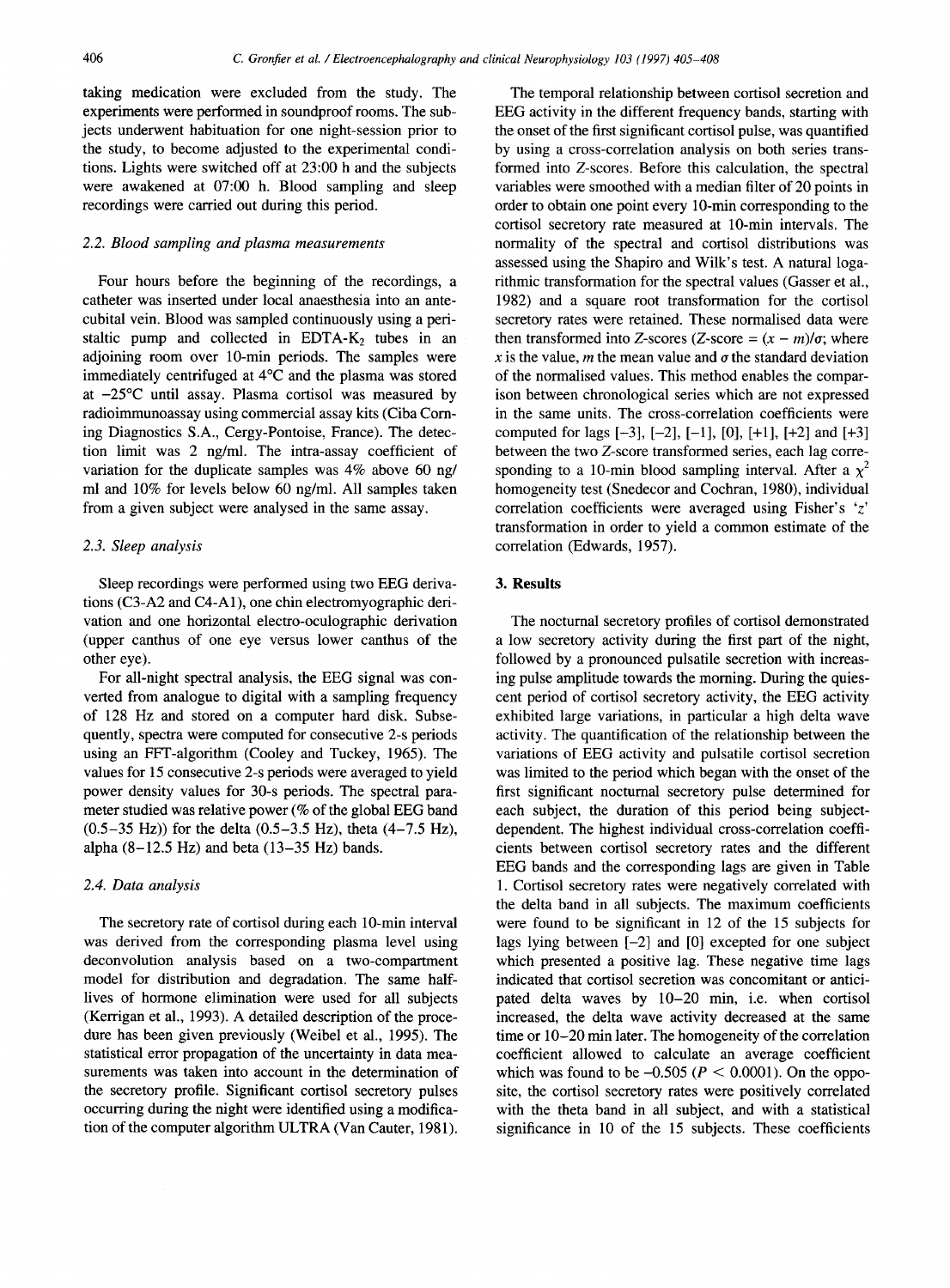| Table 1 |                                                                                                    |
|---------|----------------------------------------------------------------------------------------------------|
|         | Highest coefficients of cross-correlation between cortisol secretory rates and spectral EEG bands. |

| Subject      | No. | Delta    |             | Theta        |            | Alpha    |             | <b>Beta</b> |             |
|--------------|-----|----------|-------------|--------------|------------|----------|-------------|-------------|-------------|
|              |     | Lag      | r           | Lag          | r          | Lag      | r           | Lag         | r           |
|              | 38  | $-1$     | $-0.481**$  | $-1$         | $0.467**$  | $-1$     | $0.422**$   | $\mathbf 0$ | 0.292       |
| 2            | 46  | $-1$     | $-0.478***$ | $\bf{0}$     | $0.514***$ | $+1$     | 0.277       | $\bf{0}$    | $0.465**$   |
| 3            | 41  | $-1$     | $-0.516***$ | $\mathbf{0}$ | $0.497***$ | $+2$     | $0.640***$  | $+1$        | $0.678***$  |
| 4            | 41  | $-2$     | $-0.214$    | $\bf{0}$     | 0.255      | $+1$     | 0.295       | $+1$        | 0.251       |
| 5            | 34  | $\bf{0}$ | $-0.724***$ | $\mathbf{0}$ | $0.598***$ | $+1$     | $0.627***$  | $+2$        | $0.518**$   |
| 6            | 31  | $-2$     | $-0.513**$  | $+1$         | $0.390*$   | $-1$     | $-0.561**$  | $-2$        | $-0.463**$  |
| 7            | 27  | $+2$     | $-0.360$    | $+2$         | 0.363      | $+2$     | 0.333       | $+1$        | 0.182       |
| 8            | 33  | 0        | $-0.404*$   | $-1$         | 0.298      | $+1$     | $-0.194$    | $+2$        | 0.259       |
| 9            | 33  | 0        | $-0.470**$  | $\mathbf{0}$ | $0.455**$  | $\bf{0}$ | 0.198       | $+1$        | $-0.181$    |
| 10           | 45  | $\bf{0}$ | $-0.745***$ | $\mathbf{0}$ | $0.702***$ | $+1$     | $0.388**$   | $+1$        | 0.202       |
| 11           | 37  | $-2$     | $-0.491**$  | $-2$         | $0.443**$  | $+2$     | $0.455**$   | $+1$        | 0.217       |
| 12           | 23  | 0        | $-0.658***$ | $+1$         | $0.574**$  | $+2$     | $-0.471*$   | $+1$        | $-0.406*$   |
| 13           | 33  | $^{-1}$  | $-0.308$    | 0            | $0.361*$   | $-2$     | $-0.443**$  | $-1$        | $-0.379*$   |
| 14           | 24  | 0        | $-0.492**$  | $\bf{0}$     | 0.353      | $+1$     | $0.508*$    | $+1$        | $0.511**$   |
| 15           | 17  | 0        | $-0.482*$   | $\bf{0}$     | 0.134      | $+1$     | 0.248       | $\bf{0}$    | $0.626**$   |
| x            |     |          | 19.52       |              | 14.18      |          | 79.17       |             | 73.74       |
| Average- $r$ |     |          | $-0.505$    |              | 0.456      |          | Non-        |             | Non-        |
|              |     |          |             |              |            |          | homogeneity |             | homogeneity |

Cross-correlation coefficients were calculated for lags  $[-3]$ ,  $[-2]$ ,  $[-1]$ ,  $[0]$ ,  $[+1]$ ,  $[+2]$  and  $[+3]$ , each corresponding to a 10-min blood sampling interval. For negative lags, cortisol secretion anticipated spectral EEG activity; for positive lags, cortisol lagged behind spectral activity. Average-r were computed after a Fisher's 'z' transformation on the individual cross-correlation coefficients after having obtained the significance of the  $\chi^2$ -test of homogeneity. No., number of 10-min plasma samples following the onset of the first significant cortisol secretory pulse.

\* $P < 0.05$ , \*\* $P < 0.01$ , \*\*\* $P < 0.001$ .

were lower than for delta band, but were homogeneous with an average coefficient of  $+0.456$  ( $P < 0.0001$ ). The lags were comprised between  $[-2]$  and  $[+2]$ . No systematic correlation was found between cortisol and alpha or beta bands since the coefficients did not elicit homogeneity and were sometimes positive and sometimes negative. The closest cross-correlation and the more systematic relationship in the time lag was found between cortisol secretion and delta wave activity.

Fig. 1 shows two individual profiles which illustrate the association between cortisol secretory profiles and delta relative power after Z-score transformation. An increase in the cortisol secretory rate was associated with a decrease in the delta relative power.

#### 4. Discussion

The comparison of nocturnal cortisol secretion and sleep EEG spectral activities demonstrates an even closer association than could be previously inferred from conventional sleep stage analyses. The cortisol rhythm is known to be mainly under circadian control, and the beginning of the night is a period of low, quiescent adrenocortical activity. The results clearly indicate that during this quiescent period, delta wave activity was greatest. However, for the period of pulsatile cortisol release, cortisol secretory variations were concomitant or anticipated opposite variations in delta wave activity by 10–20 min. The cross-correlation analysis performed in this study demonstrated that sleep deepening was associated with decreasing cortisol secretion and conversely



Fig. 1. Concomitant delta relative power and cortisol profiles after Z-score transformation in two representative subjects during the night. For delta relative power, the scale is inverted. The arrow indicates the onset of the pulsatile portion of the cortisol secretory profile.